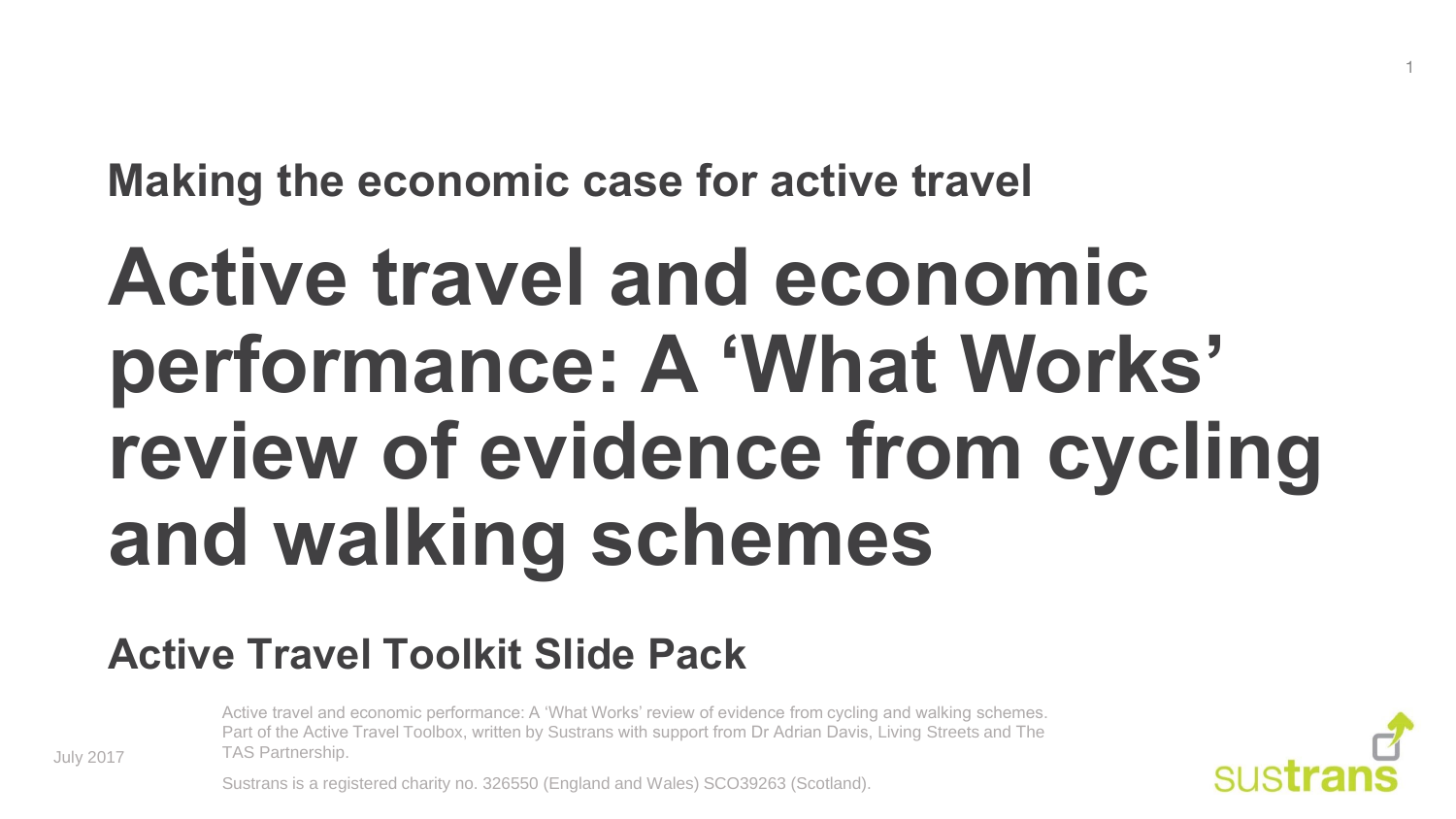## **What is this slide pack for?**

This slide pack provides a summary of the toolkit: Active travel and economic performance.

The Active Travel Toolbox slide packs are designed to demonstrate the benefits of sustainable transport and help LEPs and local delivery partners strategically invest in walking and cycling schemes.

This slide pack provides:

- Key messages
- Statistics and evidence

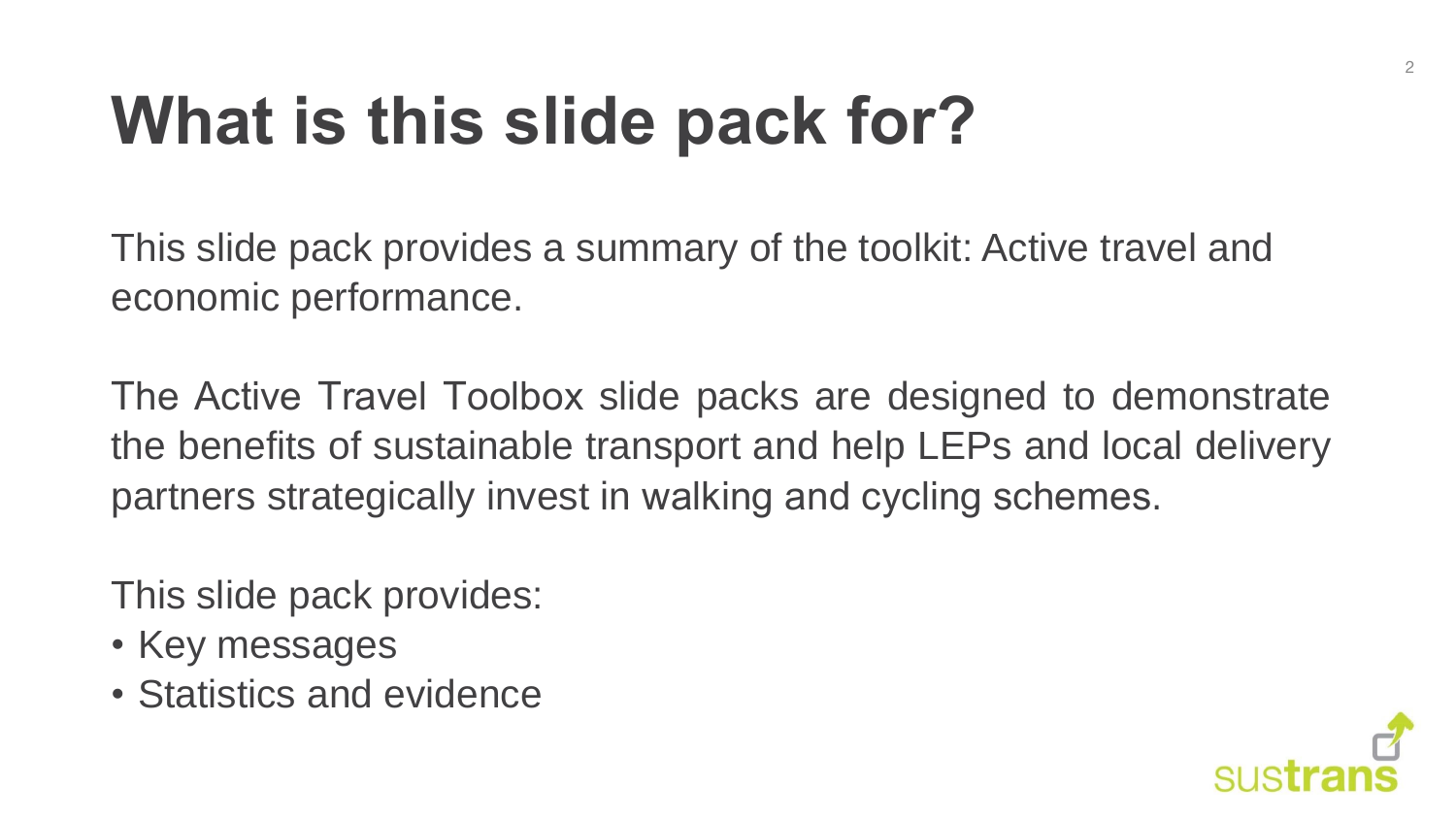#### **Contents**

This slide pack covers:

- The contribution of walking and cycling to economic performance.
- What works? Walking and cycling intervention typologies.
- Where to target interventions.
- Applying a holistic approach.

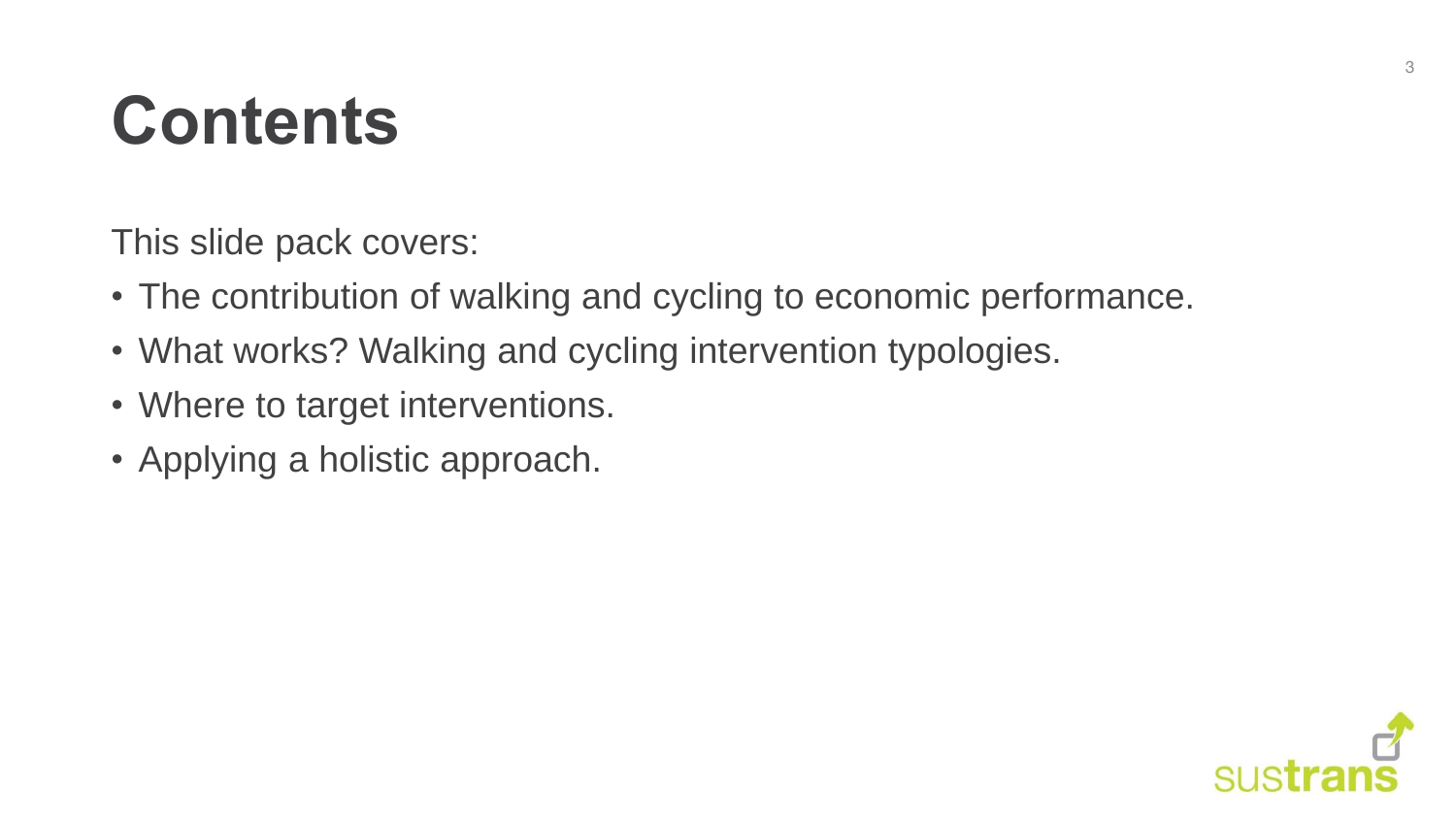## **Key messages**

- There is increasing, and increasingly strong, evidence that walking and cycling can play a very significant role in optimising the contribution of transport to economic performance
- There are a range of intervention types that can be effective in increasing walking and cycling
- The nature of economic benefits gained varies between rural and urban settings
- An optimum balance between capital and revenue investment in cycling and walking is 20-40% revenue

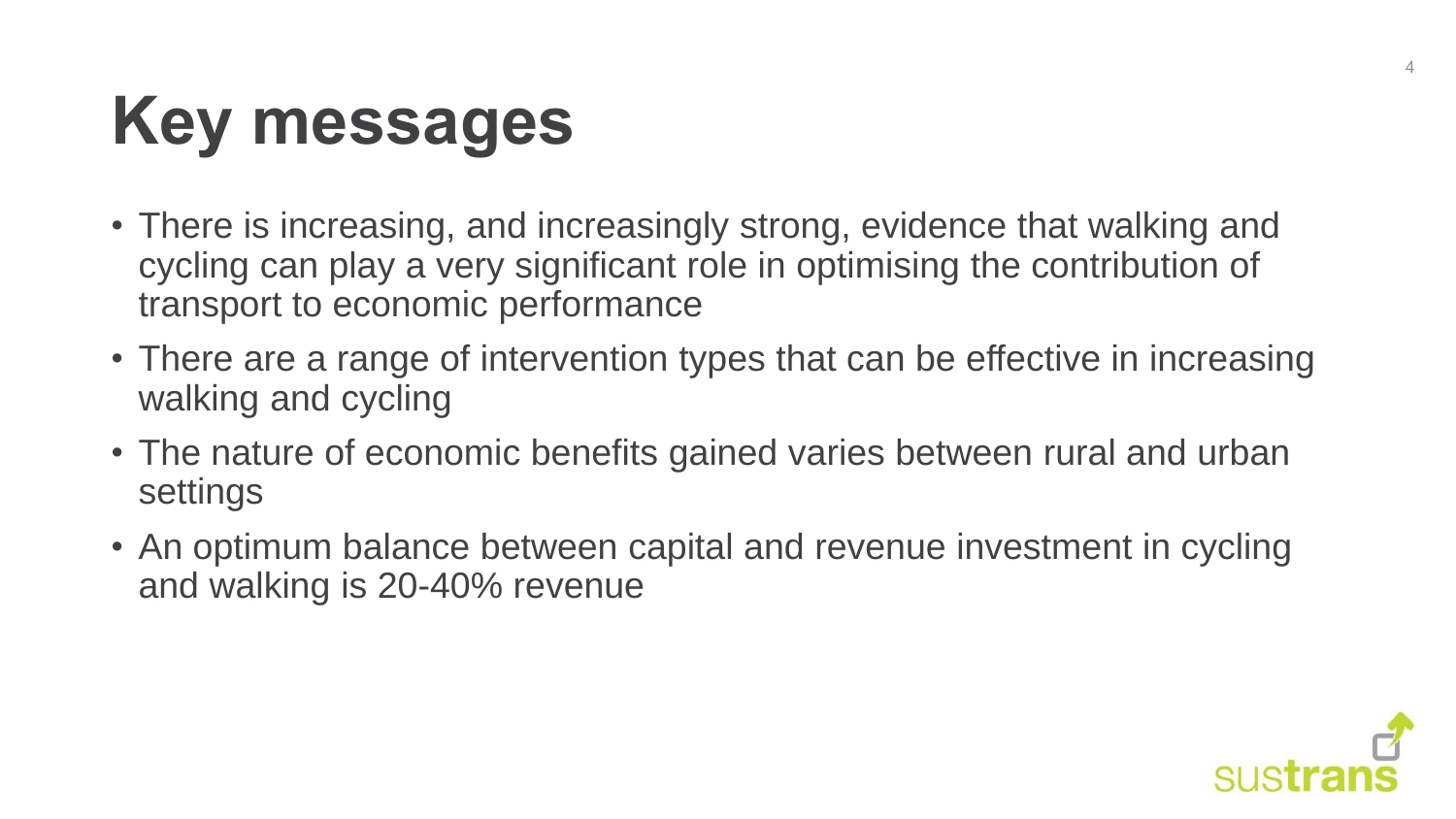#### **Active travel and economic performance**

There are five key areas where walking and cycling contribute to economic performance:

- Keeping people and business moving (reducing congestion)
- Supporting local businesses and high streets (quality of life and retail vitality)
- Improving business efficiency (reduced absenteeism as a result of a healthier and happier workforce)
- Direct job creation
- Leisure and tourism and support for cycling industry

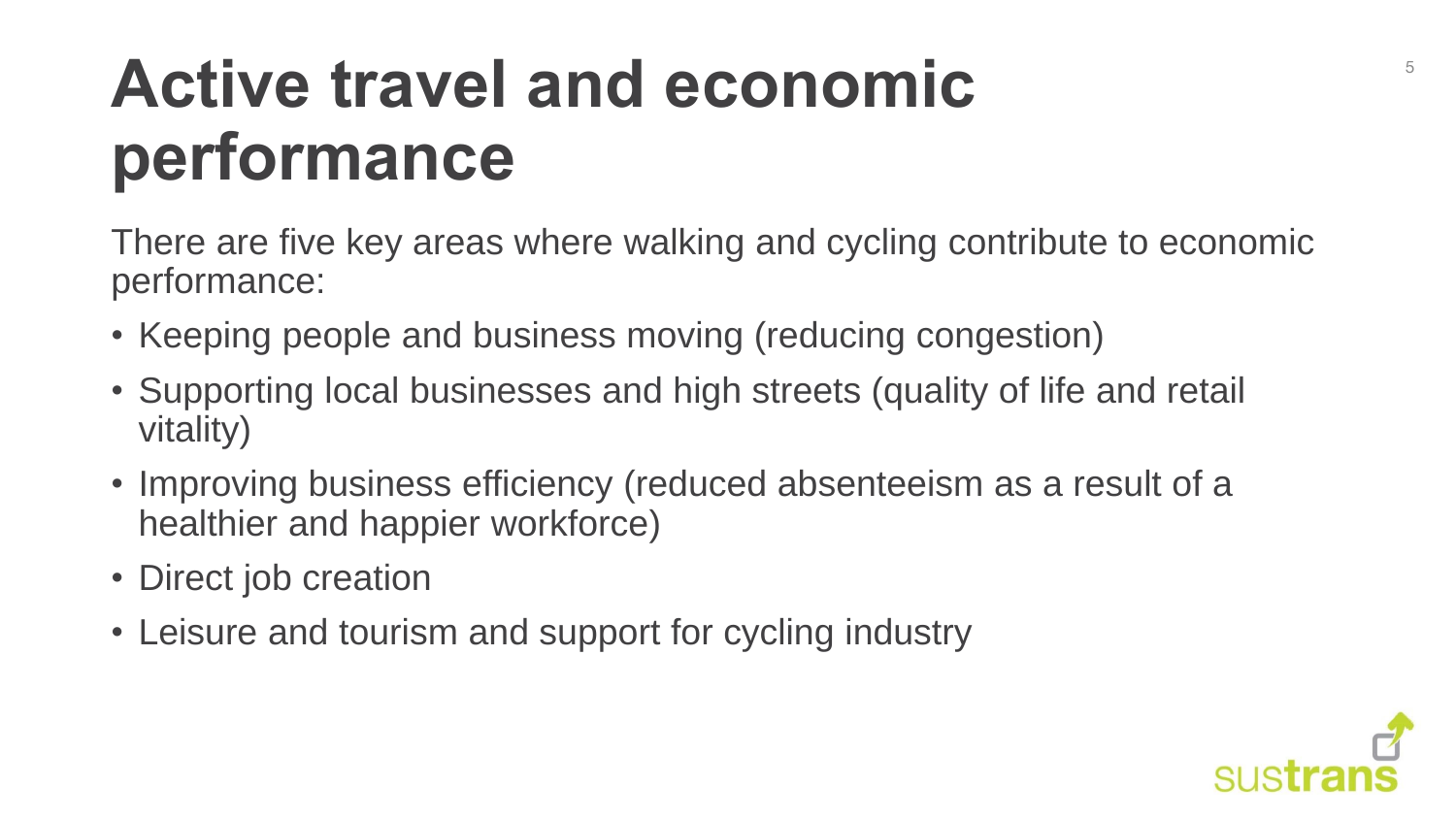### **Keeping people and business moving (reducing congestion)**

- Congestion is getting worse in cities across the UK and current projections have suggested a cost to the economy of £11 billion a year
- Reduced congestion is a key benefit of active travel, which can be measured using the WebTAG economic appraisal framework

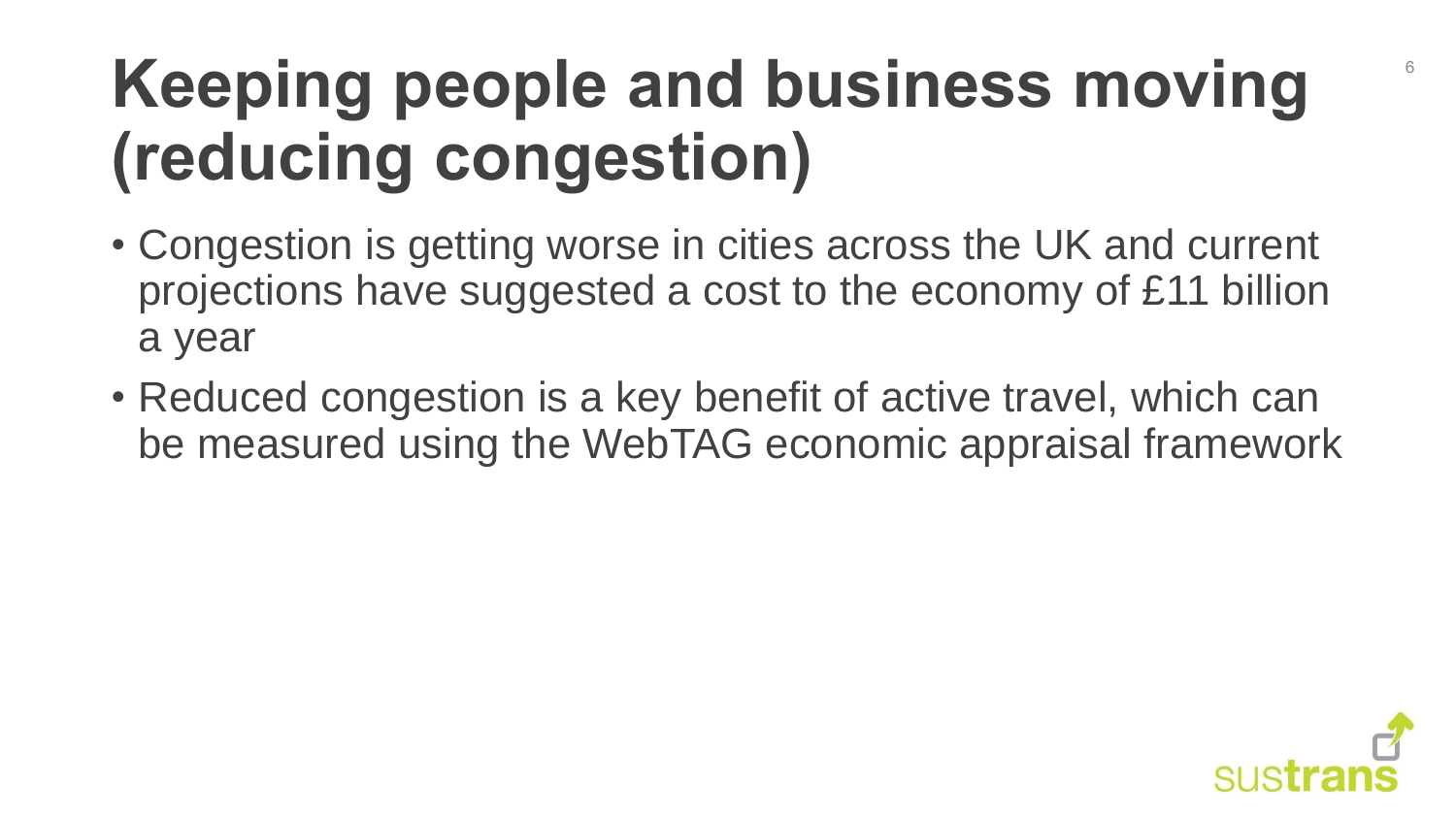#### **Supporting local businesses and high streets**

- Almost 11% of all employment is in the retail sector
- A survey of shoppers on independent shopping streets, conducted in Bristol and Newcastle by Sustrans, found that less than a third of shoppers arrived by car
- Similarly, it was found that 50% of shoppers surveyed on one of the main city centre shopping streets in Swansea had arrived by car
- The contribution of sustainable transport to town and city centre shopping areas is much greater than many retailers anticipate



7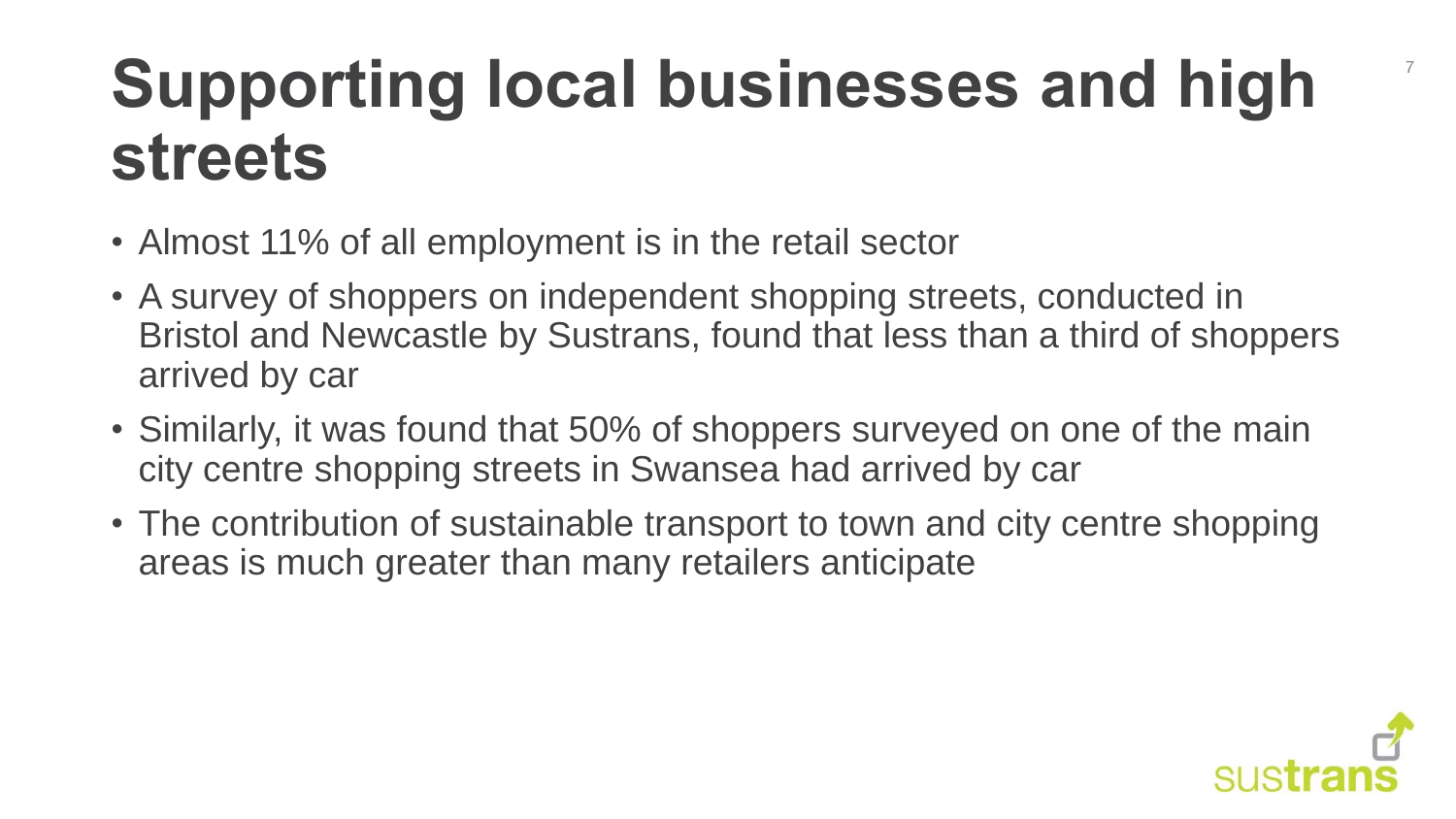#### **Supporting local businesses and high streets**

- What would an ideal shopping street look like
- The Newcastle survey showed that the three most pressing issues for shoppers were
	- improved access for disabled people,
	- better conditions for pedestrians and
	- the reduction of traffic on the road
- This supports programmes that improve walking and cycling links and accessibility within towns and city centres
- This also supports previous evidence that an attractive townscape will attract shoppers. By altering the streetscape to become more pedestrian-friendly, a "sense of place" can be created making pedestrians feel more comfortable to spend at ease
- This approach has fed into projects such as Sustrans DIY Streets

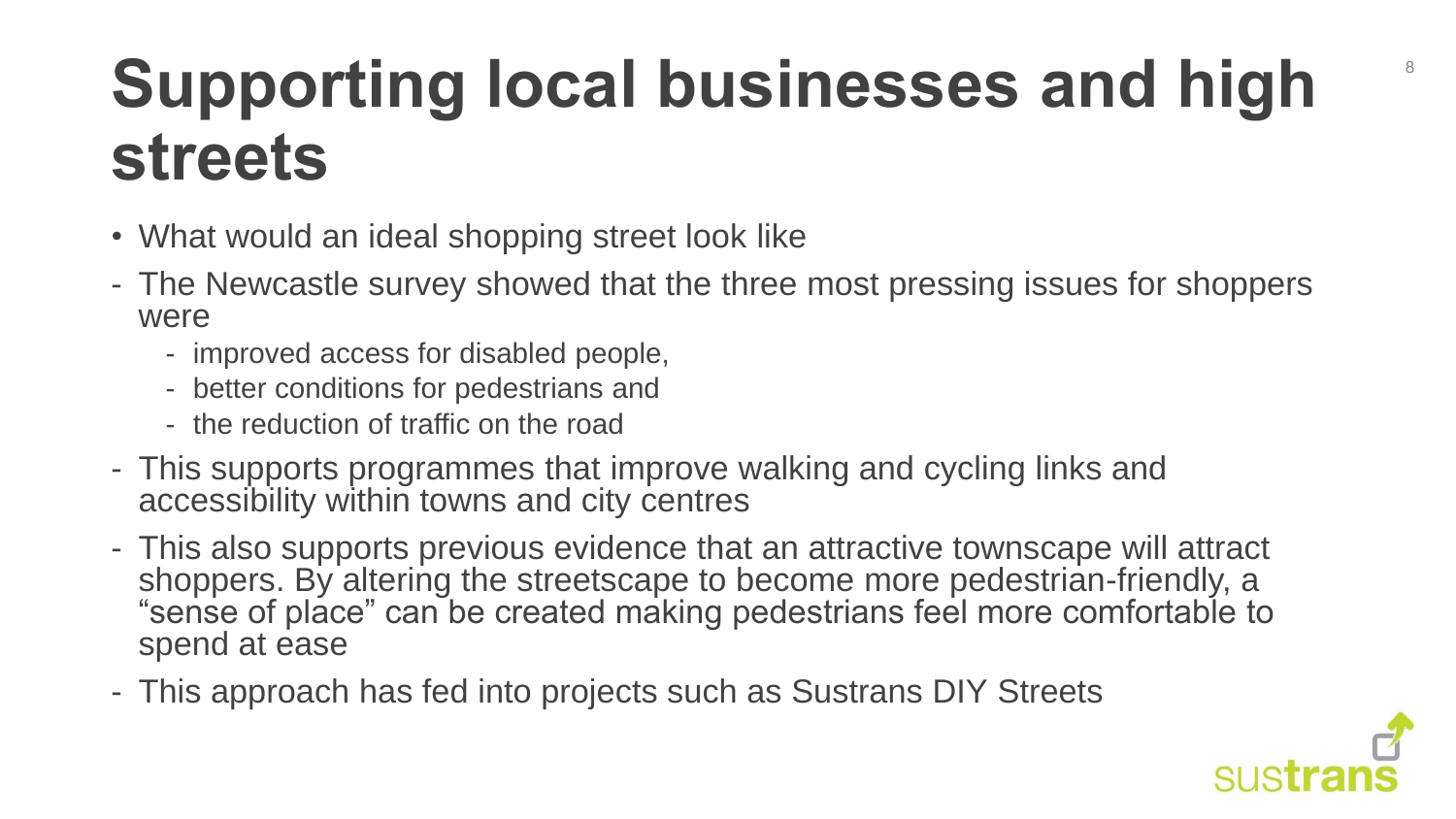#### **Supporting local businesses and high streets**

- The importance of non car-drivers to spend on the high street:
	- On an individual trip, car drivers tend to spend more that shoppers who have arrived by sustainable transport, but cyclists, pedestrians and people arriving by public transport tend to visit more frequently and spend more over the course of a month
	- These findings are echoed in work by Transport for London and the Cycling Embassy of Denmark



9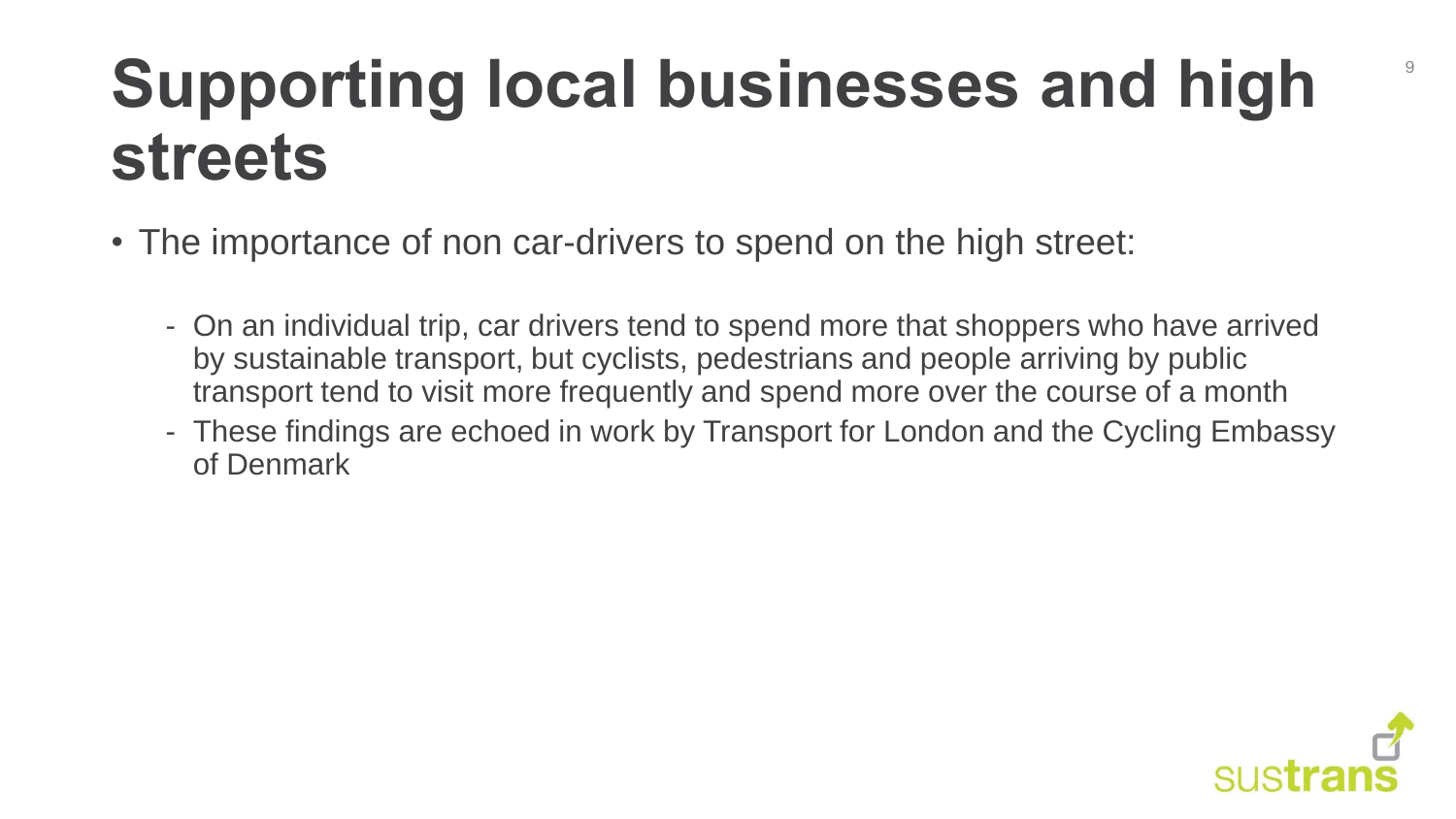## **Improving business efficiency**

- Absenteeism: A habitual pattern of absence from work
- Users of the cycle network take approximately half the days off compared to the average worker resulting in a £13.7 billion annual boost to the British economy
- Actively promoting healthier travel options in the workplace has been shown to reduce absenteeism by up to 20%
- Presenteeism: Activity impairment, low efficiency and poor performance at work, usually due to stress or problems associated with poor health
- Physical activity has been suggested to benefit levels of presenteeism in the work place, and has been estimated to cost businesses up to 7.5 times as much as absenteeism

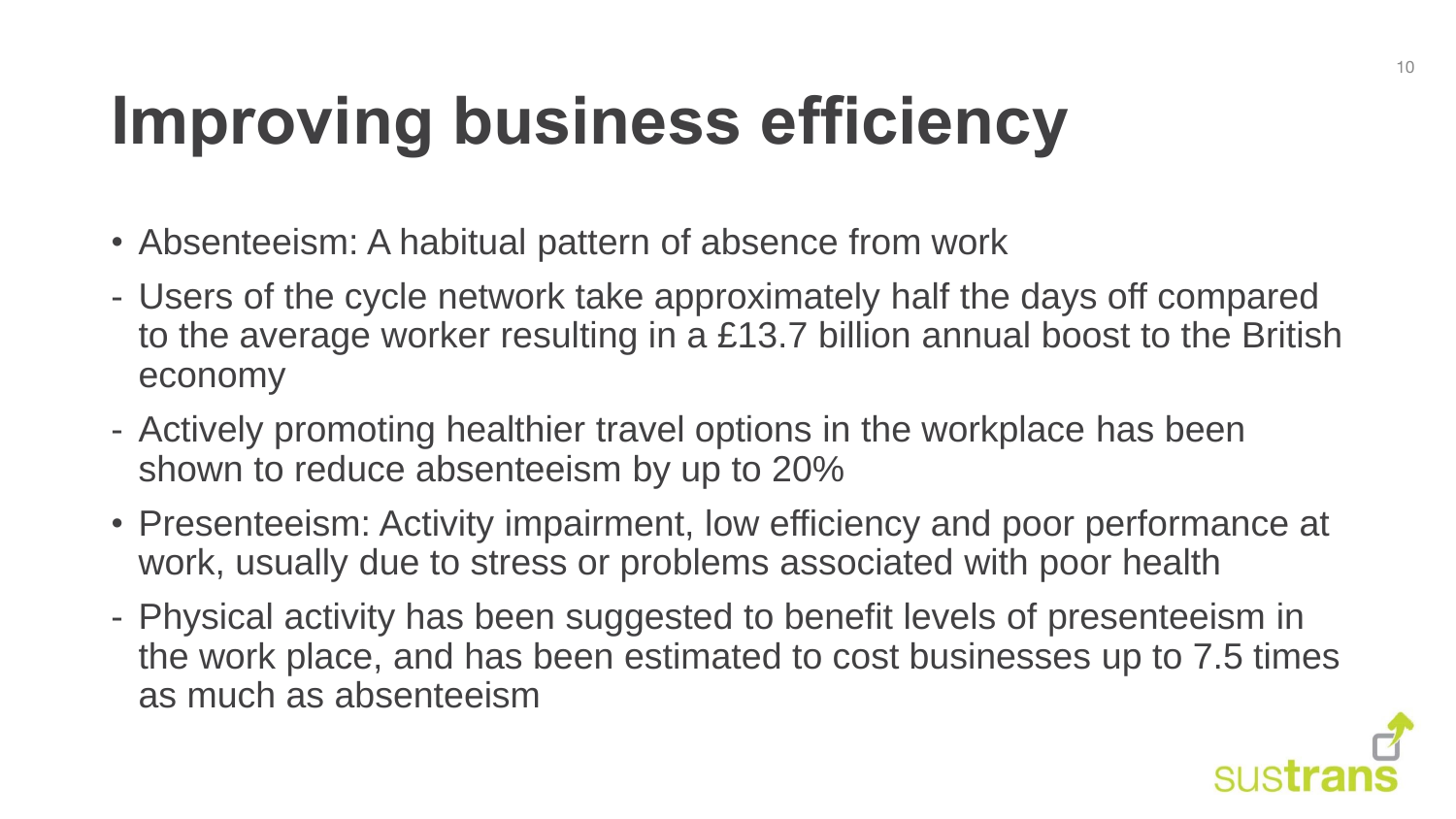## **Direct job creation**

- Every time Sustrans funds a project or scheme that spends money in the local and wider economy, jobs are created
- Sustrans has investigated the number of direct and indirect jobs supported by the construction of walking and cycling routes, using monitoring data (which included scheme costs, length and staff hours work) collected for 127 infrastructure schemes
- The key findings were:
- 12.7 jobs are supported or sustained for every £1 million of investment in sustainable transport infrastructure
- 1.6 jobs are supported of sustained for every km of route constructed
- The average cost per km of construction was £103,891

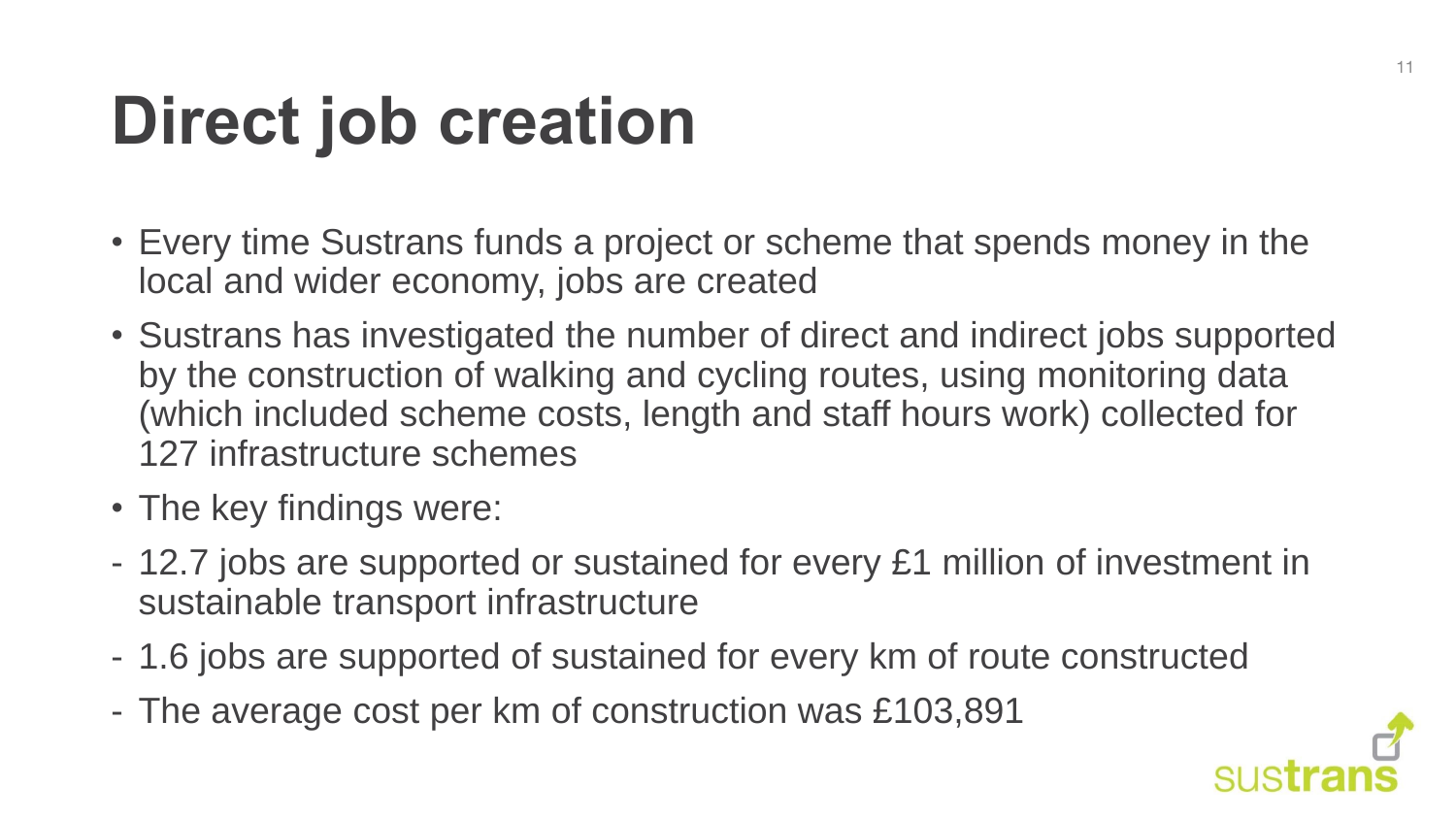## **Direct job creation**

- Cycling Infrastructure presents very good value for money compared to road construction
- Transport Scotland have published details of several road building schemes for comparison:

|                          | jobs  | <b>Cost (million)</b> | cost per job | jobs per £1m<br>investment | / km | cost/km (thousand) |
|--------------------------|-------|-----------------------|--------------|----------------------------|------|--------------------|
| Forth bridge replacement | 1,500 | £1,600                | £1,066,667   | 0.9                        | 2.7  | £592,593           |
| <b>M47</b>               | 350   | £445                  | £1,271,429   | 0.8                        | 8    | £55,625            |
| M8/M73/M74               | 900   | £415                  | £461,111     | 2.2                        | 18   | £23,056            |
| <b>HS2 Phase 1</b>       | 9,000 | £17,160               | £1,900,000   | 0.5                        | 224  | £76,600            |

• This shows that smaller scale projects and investment in sustainable transport create more jobs per pound invested

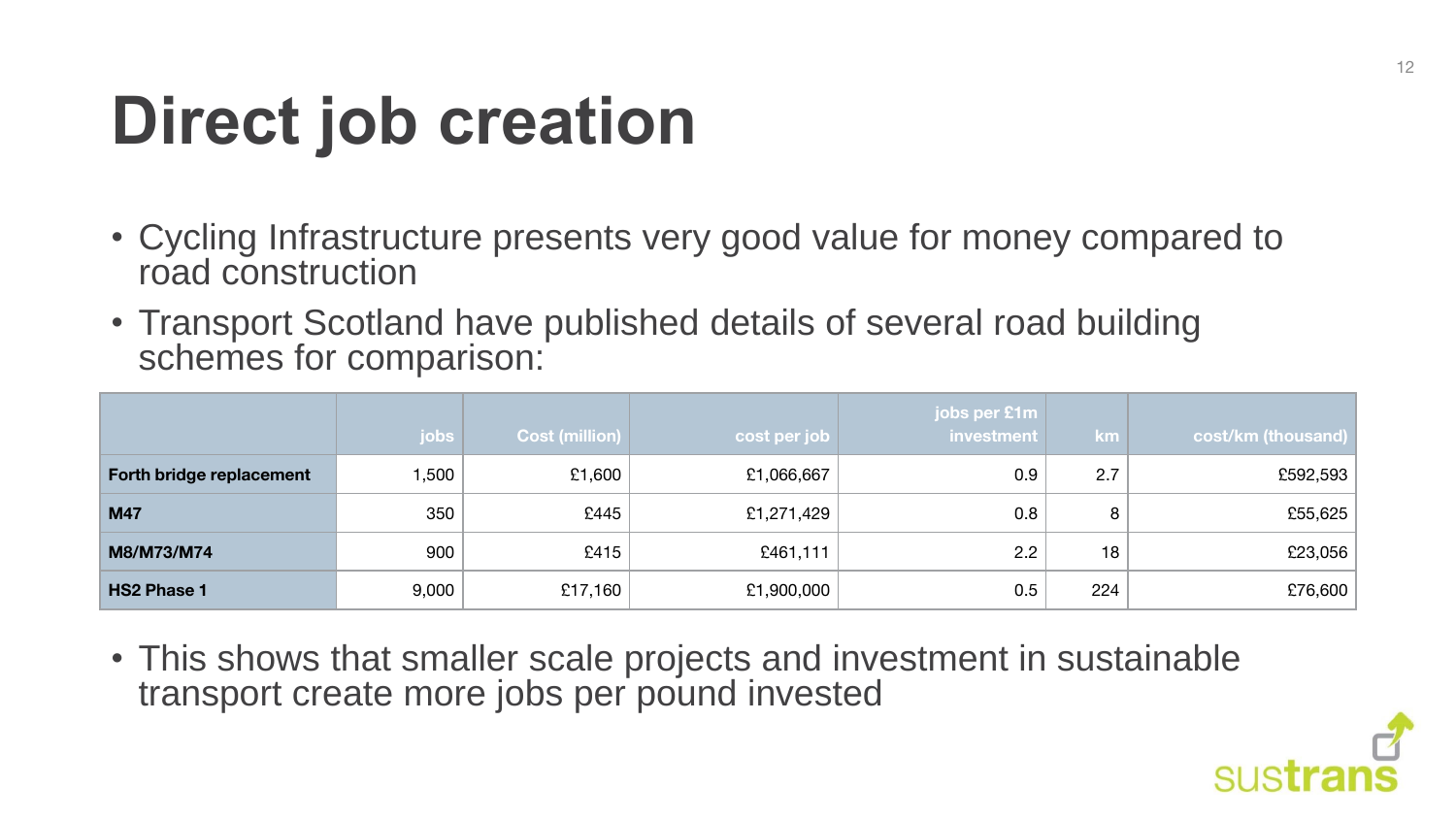## **Direct job creation**

- How many jobs does cycling provide nationally?
- There is evidence to show that continued reduction of car use through improving sustainable transport infrastructure provides more jobs than it destroys
- A 1997 study found that an increase in the demand for public transport, cycling and walking would create 130,000 jobs by 2010, which more than offsets the 43,000 jobs that would be lost in the motor industry. Although this work wasn't verified, there is a growing body of work that supports this assertion
- Cycling as an industry employs an estimated 23,415 people in the U.K, paying annually £514m to its employees and over £106m in tax and N.I. contributions. The majority of these jobs are in the retail sector, though cycling infrastructure and maintenance account for 2,500 jobs and are estimated to pay almost £80 million per annum in salaries

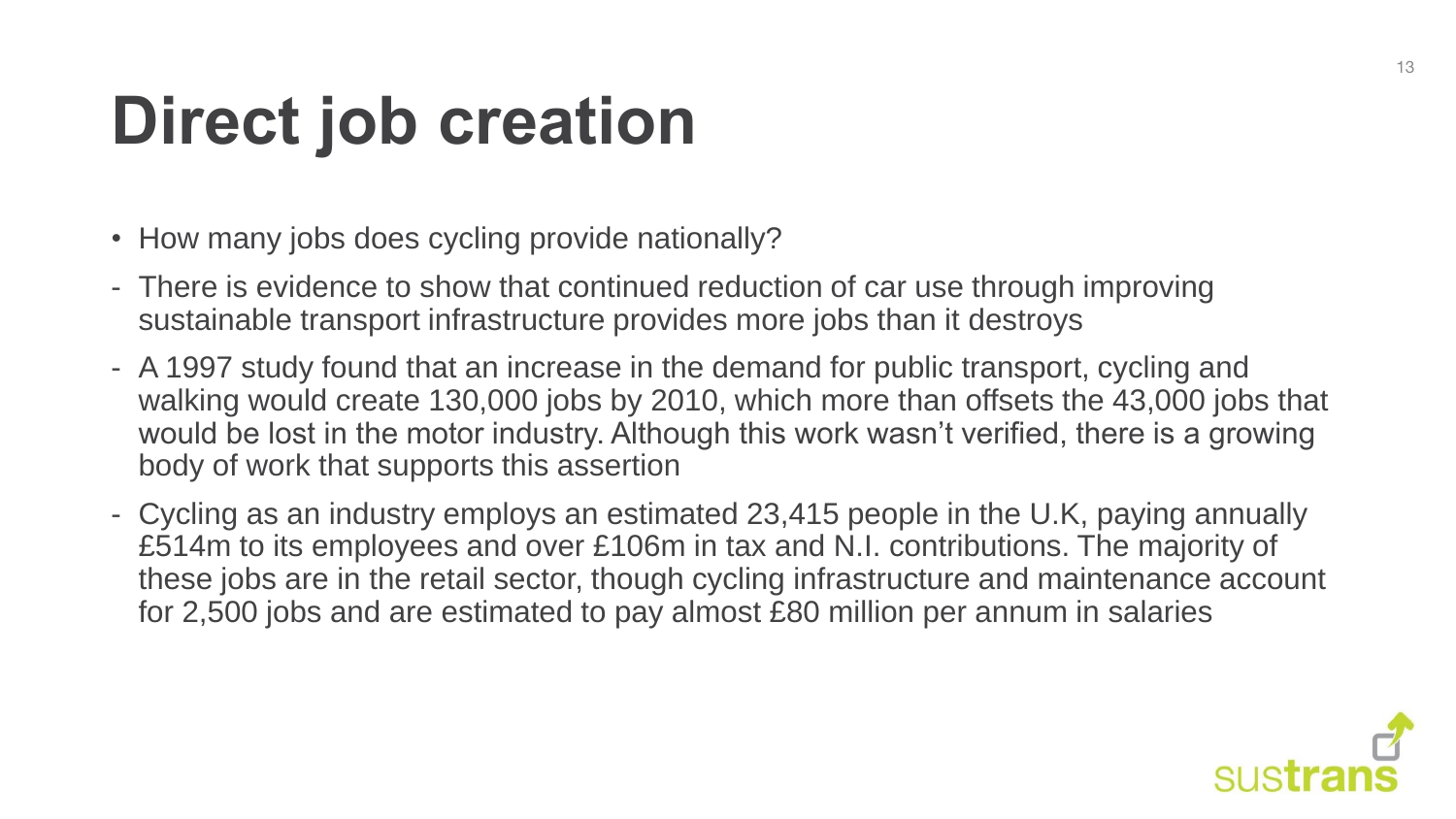### **Leisure and tourism**

- Tourism is a crucial sector of the UK economy. It is the UK's fifth largest industry, employs 2.72 million people (2011) and is worth £115 billion a year
- Economic benefits of cycle tourism
- Cycle tourism represents a growing and valuable tourist market, and can provide new incentives for people to visit an area and help support local trade and businesses
- Long distance cycle routes, which are predominantly rural, can generate as much as £30 million per year to the local economy; enough to sustain over 600 full time equivalent jobs
- Research by Sustrans indicates that, on average, home-based leisure cyclists each spend £9.20 per day and overnight tourists spend significantly more at £22.90 per day

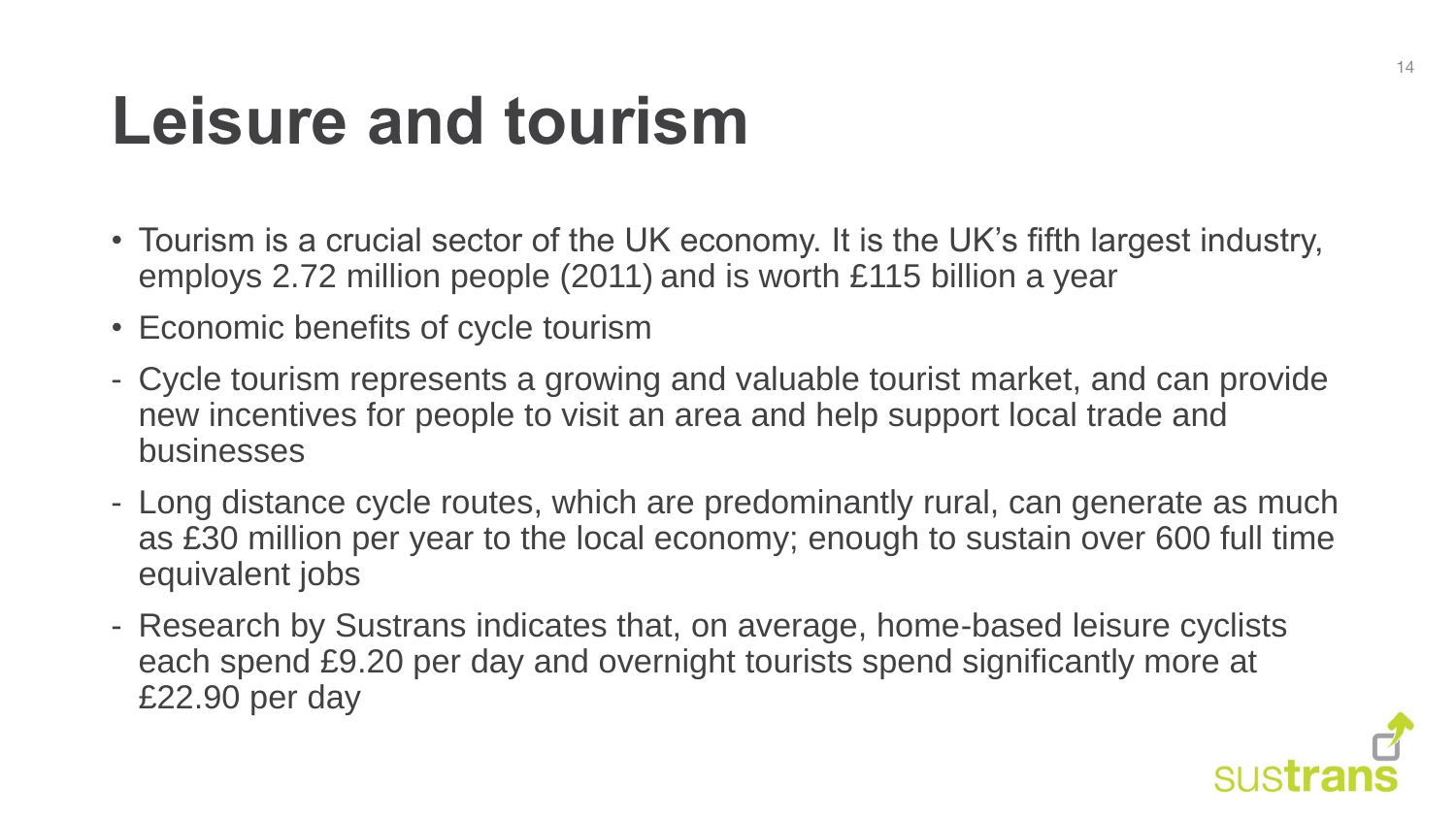#### **What works? evidence of the impact of different walking and cycling typologies**

- There is evidence that improved economic performance results from a variety of types of cycling and walking interventions:
- New infrastructure to overcome barriers and link communities
- Rail station accessibility improvements
- Smarter choice measures
- Town-wide programmes of mixed infrastructure and smarter choice interventions

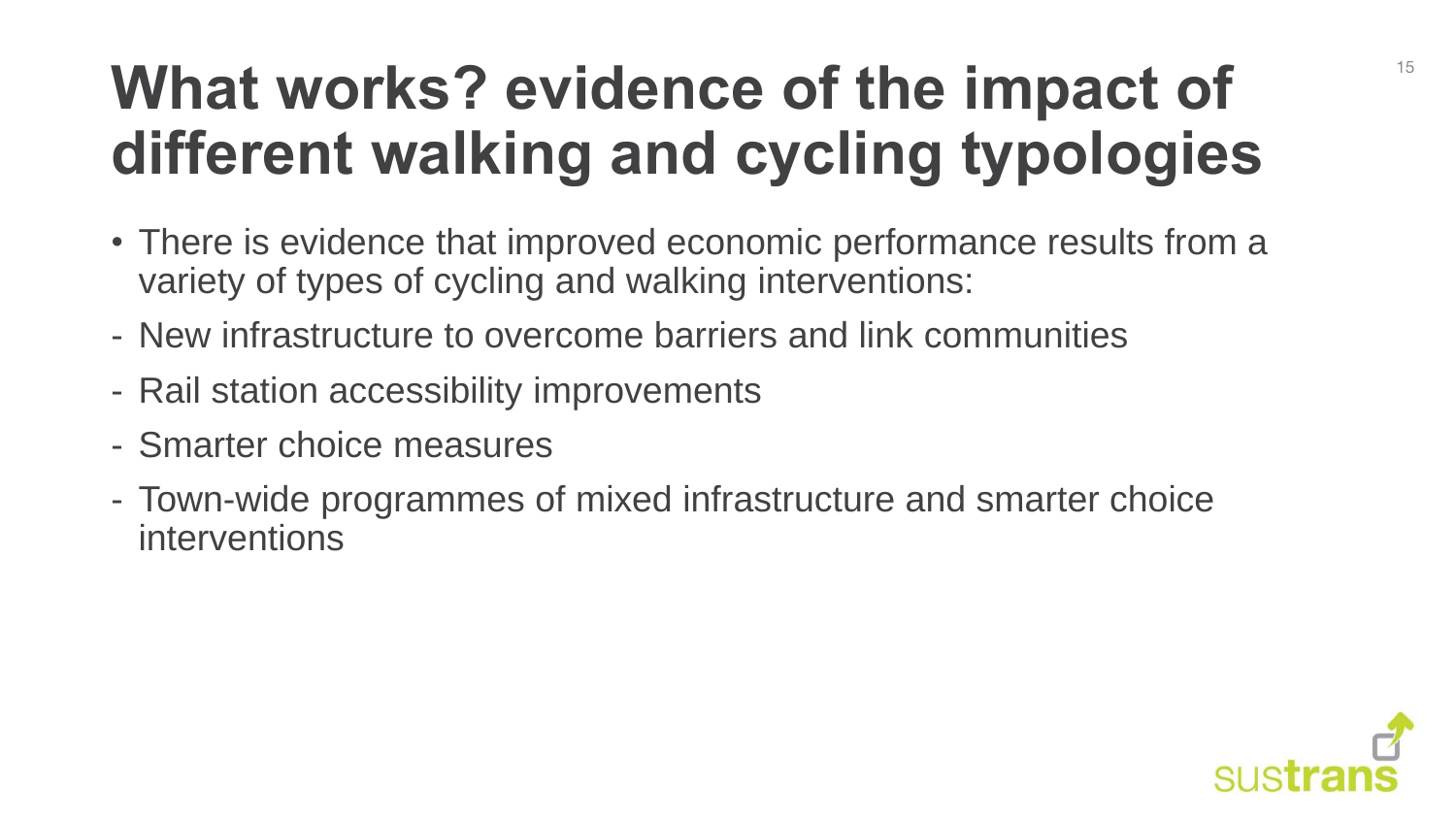#### **New infrastructure to overcome barriers and link communities**

- Local travel can be transformed by overcoming natural or man-made barriers, enabling everyday cycling for more people
- There are a wide range of benefits which boost economic performance, examples include:
- Improved health: Following the completion of the Pony y Werin Bridge in Cardiff, as part of the Connect2 programme, 85% of route users said that the scheme had helped them increase their levels of physical activity
- Reduced congestion: As part of the DfTs Linking communities 2012-13 programmes a shared use path from Winchester city centre to South Winchester was implemented, consequently removing 17,000 car trips from the road per annum

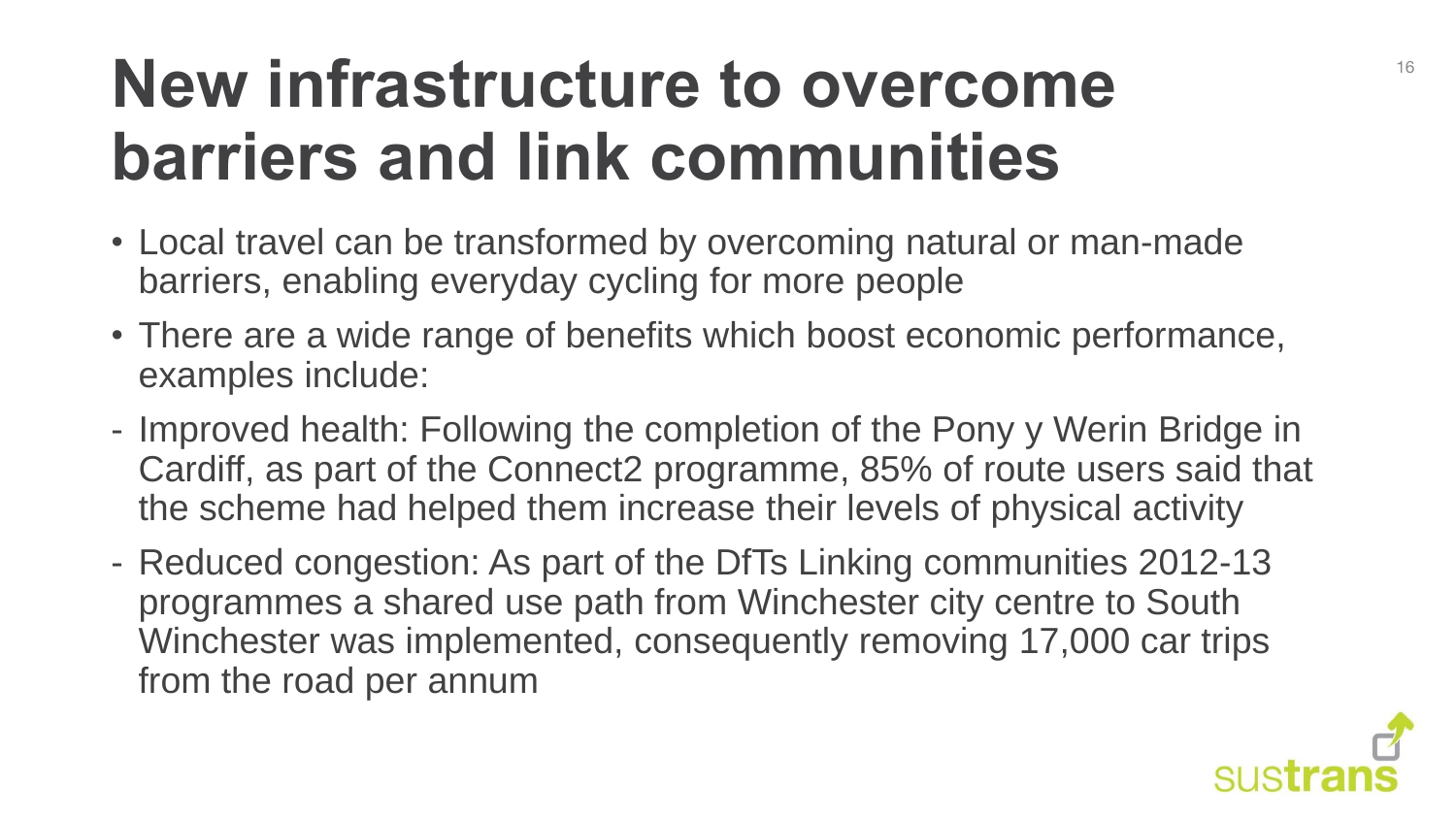#### **Rail station accessibility improvements**

- Interventions that seek to increase travel by bicycle through the improvement of facilities for cyclists at train stations (or at other transport interchanges), such as in the Bike 'n' Ride programme
- A six percentage point increase in mode share for passengers travelling to and from the station by cycle was evidenced. In addition, 78% of passengers cycling to the station, referred to aspects of the intervention as the main reason for cycling

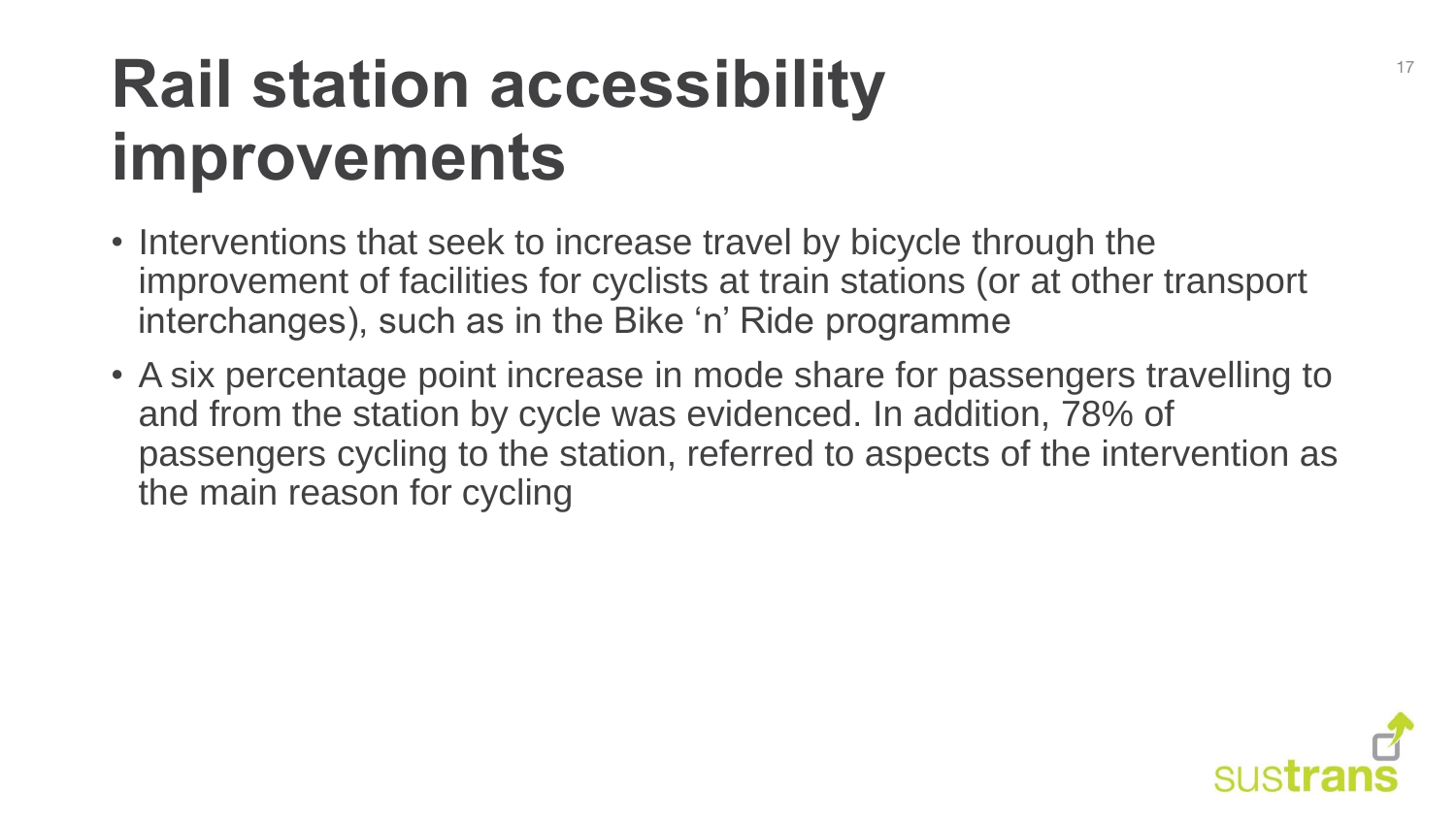#### **Smarter choice measures**

- Smarter choice programmes encourage sustainable and active travel decisions through engagement with individuals and communities
- Measures include promotion of routes and events and behaviour change programmes that work through challenge, facilitation, encouragement or provision of information. The benefits include:
	- A healthier, more active, workforce: Survey results from those involved in the My Journey South Hampshire online Challenge showed increased active travel, contributing to a healthier workforce
	- Reduced congestion: TravelSmart Watford, an Individualised Travel Marketing campaign, led to a noticeable shift away from motorised transport

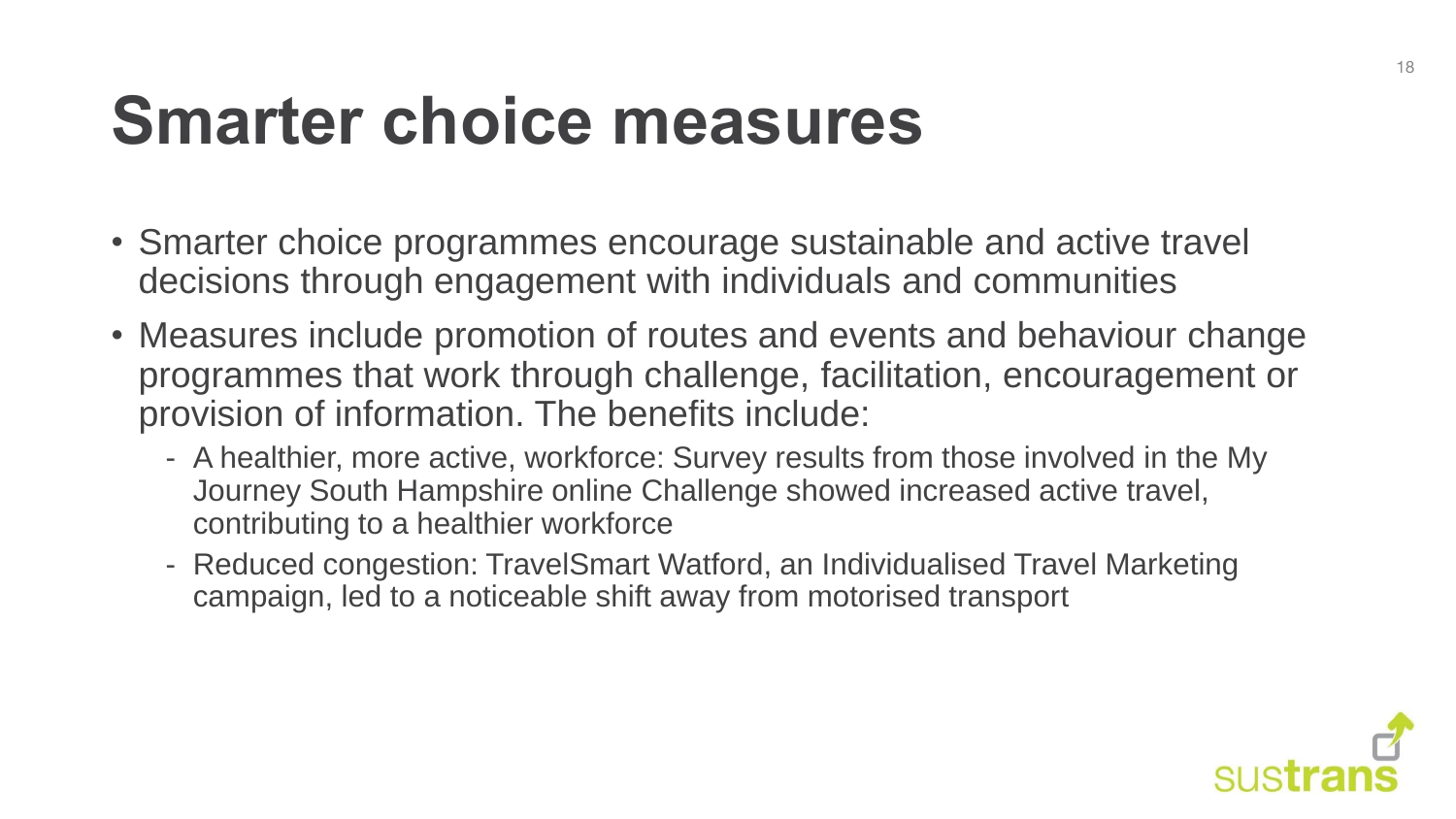#### **Town-wide programmes of mixed smarter choice and infrastructure interventions**

- Evidence from town-wide interventions demonstrates the benefits of smarterchoices programmes, and how combining these with infrastructure improvements can increase the impact further
- The Cycling Demonstration Towns:
- Programme of mixed infrastructure and smarter choices initiatives to promote active travel and provide travel planning in six towns
- Across the six towns, the benefit cost ratio was 3.5 to 1 (this included absenteeism and decongestion benefits)
- The Sustainable Travel Towns:
- Town-wide smarter choice programmes were implemented in three towns
- Across the towns Car trips decreased by 9%, with a benefit cost ratio of 4.5 to 1 calculated based only on the reductions in congestion

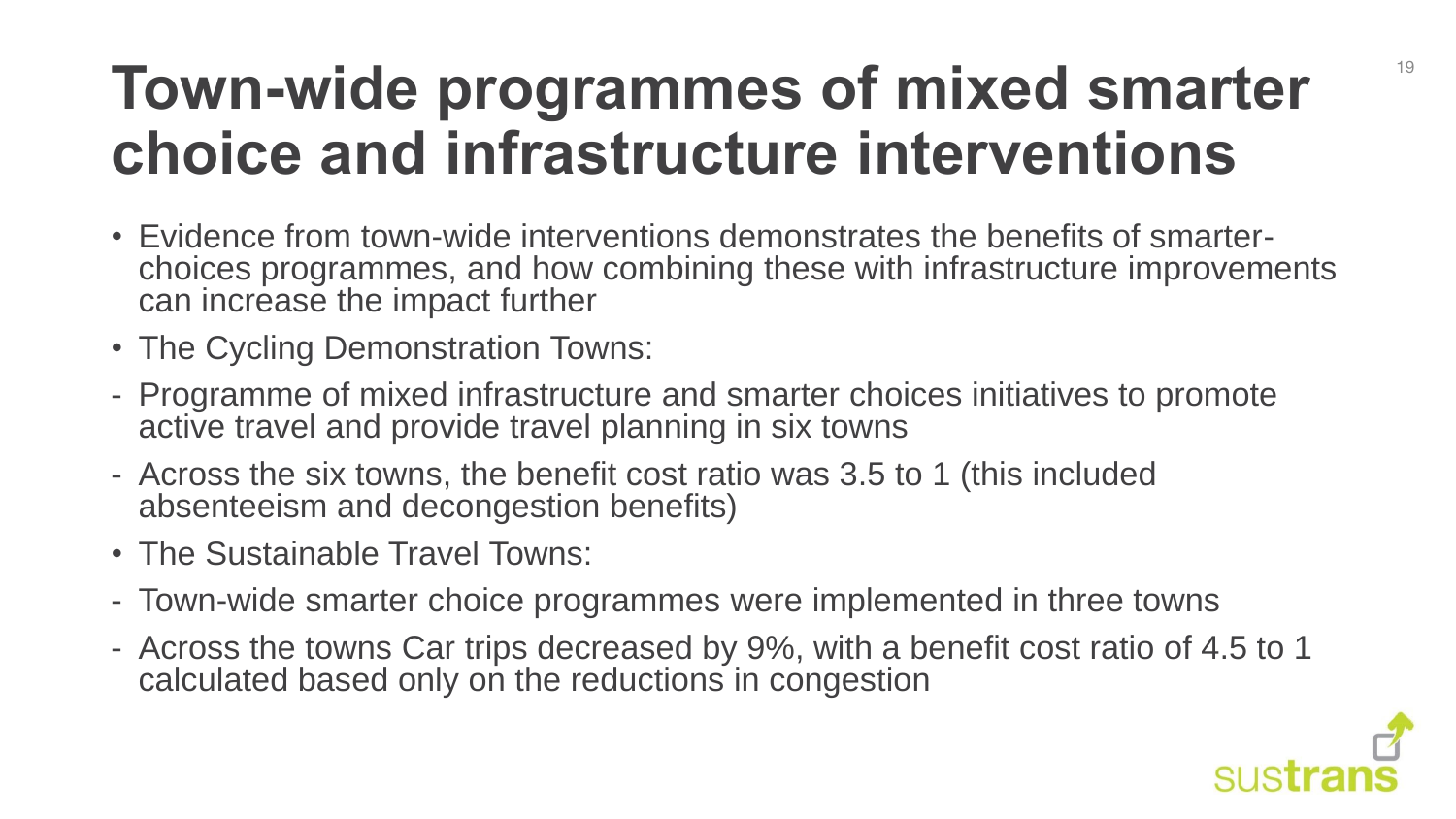#### **Benefit cost ratios for different intervention types**

| <b>Project type</b>                                                       | <b>Calculated BCR</b>                                                                                                                                                                                                                                                                                                                                                                                                                                                                                                                                                                                                                                |
|---------------------------------------------------------------------------|------------------------------------------------------------------------------------------------------------------------------------------------------------------------------------------------------------------------------------------------------------------------------------------------------------------------------------------------------------------------------------------------------------------------------------------------------------------------------------------------------------------------------------------------------------------------------------------------------------------------------------------------------|
| <b>New infrastructure to</b><br>overcome barriers and<br>link communities | Projects such as Connect2 and Linking Communities that deliver new infrastructure see overall<br>average BCRs of 6.3:1 (8:1 when children are included) and 10.9:1 (13.8:1 when children are included)<br>respectively.<br>The BCRs of individual schemes range greatly from 3:1 to 32.8:1.                                                                                                                                                                                                                                                                                                                                                          |
| <b>Rail station</b><br>accessibility<br><b>improvements</b>               | To date WebTAG has not been used to assess BCRs for rail station accessibility improvements.                                                                                                                                                                                                                                                                                                                                                                                                                                                                                                                                                         |
| <b>Smarter choice</b><br>measures                                         | Smarter choices projects would not typically use WebTAG to calculate BCRs, given the framework is<br>designed primarily for infrastructure projects. However, the 'Get Britain Cycling' APPCG Inquiry states<br>that "there is substantial evidence that cycling initiatives, like other smarter choices give very good<br>value for money indeed – better than most infrastructure projects – in line with a decade of discovery<br>that small, local, cheap improvements to the quality and ease of transport typically give benefit cost<br>ratios (BCRs) in double figures, with benefits that may be 10 or 20 times as large as costs, or more" |
| <b>Town-wide</b><br>programmes of mixed<br>infrastructure and             | The Cycling Demonstration Towns have seen BCRs of 2.6:1 to 3.5:1 over 10 years, rising to 7.8:1 over<br>30 years $41$ .                                                                                                                                                                                                                                                                                                                                                                                                                                                                                                                              |
| smarter choice<br><b>interventions</b>                                    | The Sustainable Travel Towns see an overall average BCR of 4.5:1 (considered a conservative<br>estimate as based only on the reductions in congestion) <sup>5</sup>                                                                                                                                                                                                                                                                                                                                                                                                                                                                                  |

Using the Department for Transport's (DfT) ransport appraisal ramework, WebTAG, the benefit-cost ratio (BCR) of nterventions can be calculated, ndicating their economic benefits

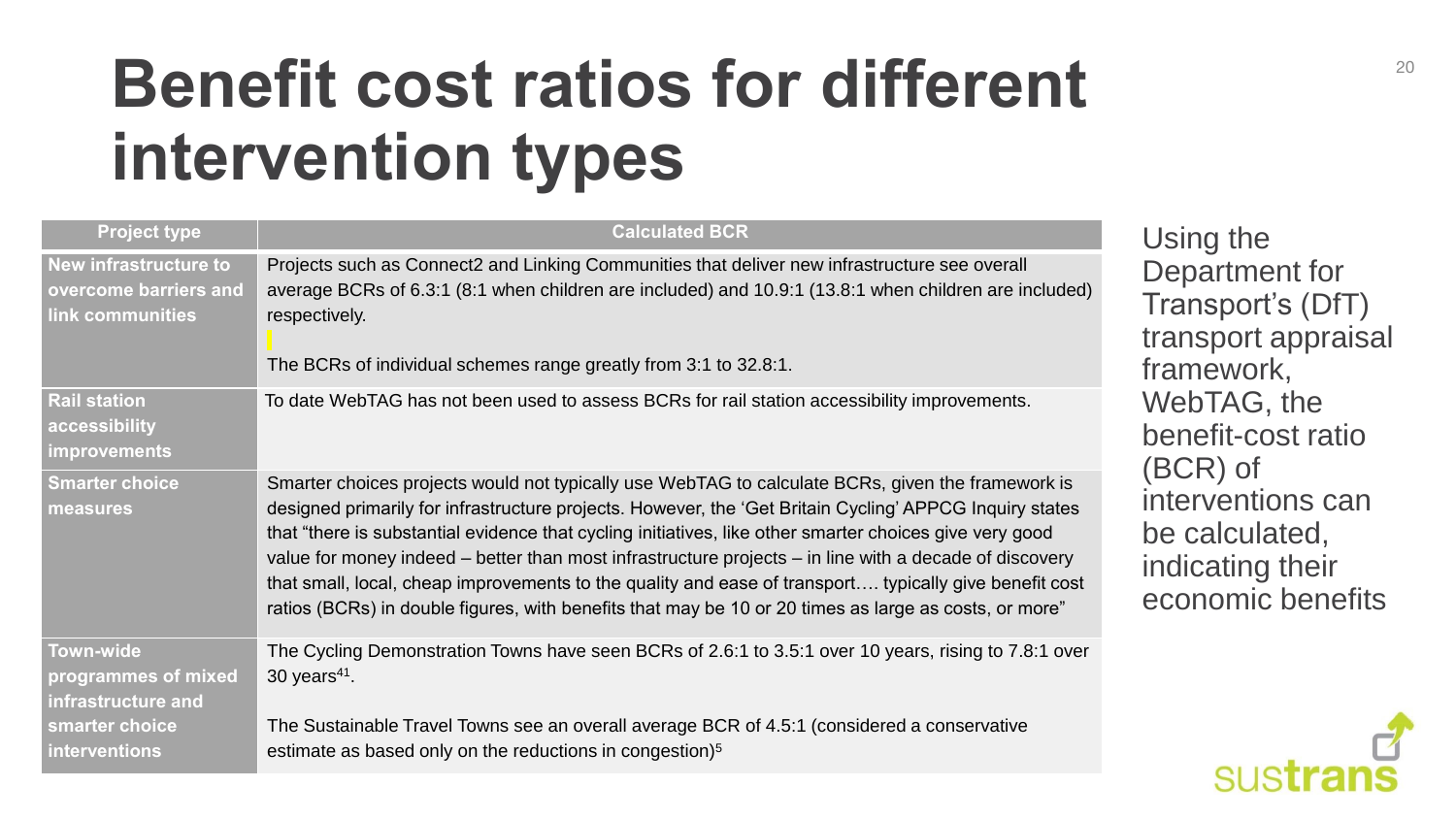## **Where to target interventions**

- Evidence indicates that different types of intervention can successfully add to the UK economy across both urban and rural settings, although the type of intervention should be targeted to the area
- PTEG chair David Brown indicates that urban locations should be targeted to stimulate economic growth through business
- Given that 68% of all journeys made in the UK are under 5 miles and can be reasonably made by walking and cycling and that 80% of the population live within densely populated cities and towns it is recommended that interventions target urban locations to maximise economic impact in relation to improved business efficiency
- Leisure and tourism routes provide a very different solution, demonstrating a viable boost to the economy through the development of longer leisure and tourism routes through rural settings

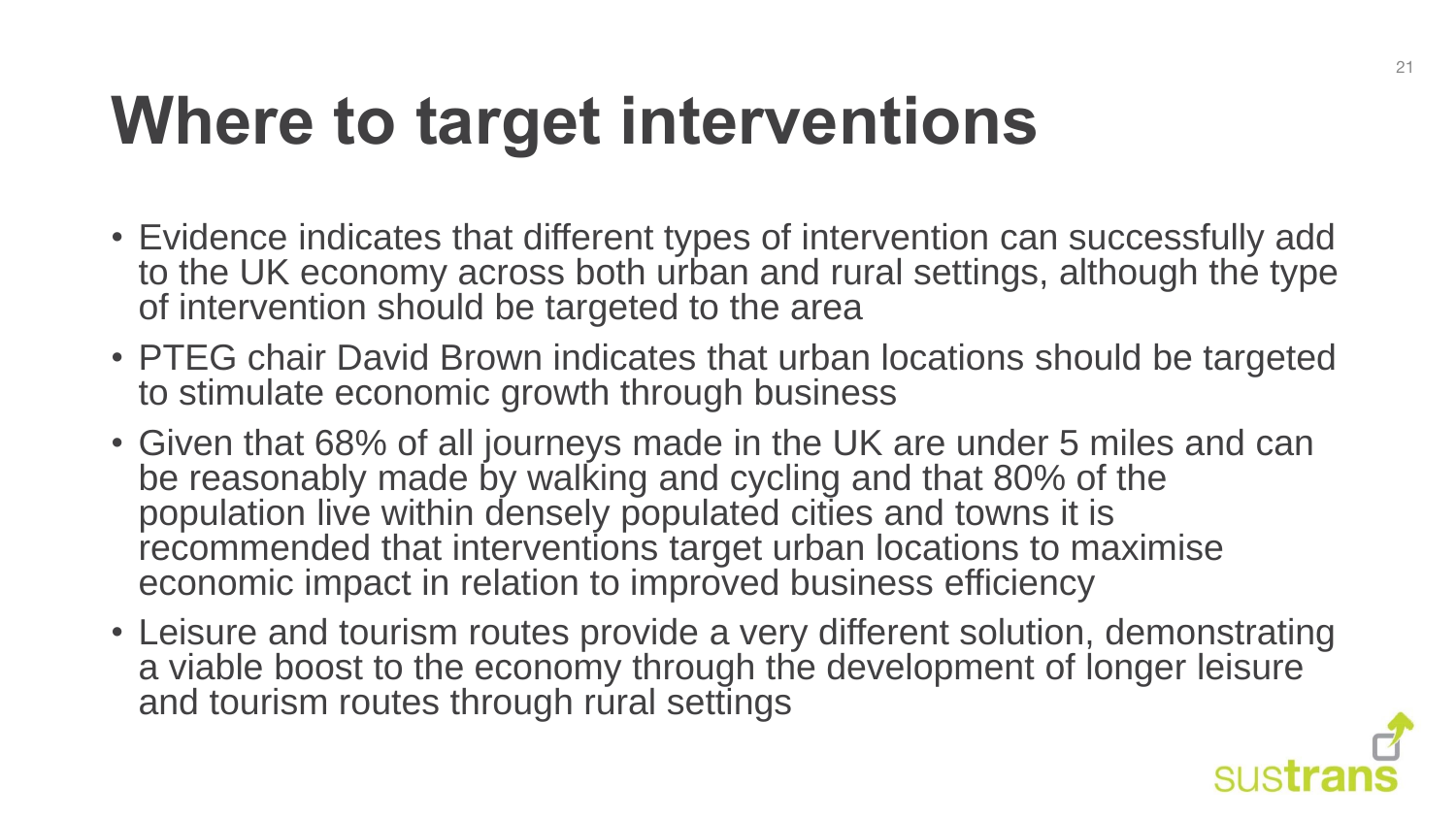## **Benefits of a holistic approach**

- There is limited evidence to support the widely held belief that a programme of mixed interventions will have a greater impact than a scattering of uncoordinated projects
- Sloman et al. (2014) explored the optimum balance of capital (broadly speaking infrastructure) and revenue (behaviour change) investment in sustainable transport projects, concluding that a proportion of revenue funding in the range of 20-40% seemed capable of delivering higher BCRs